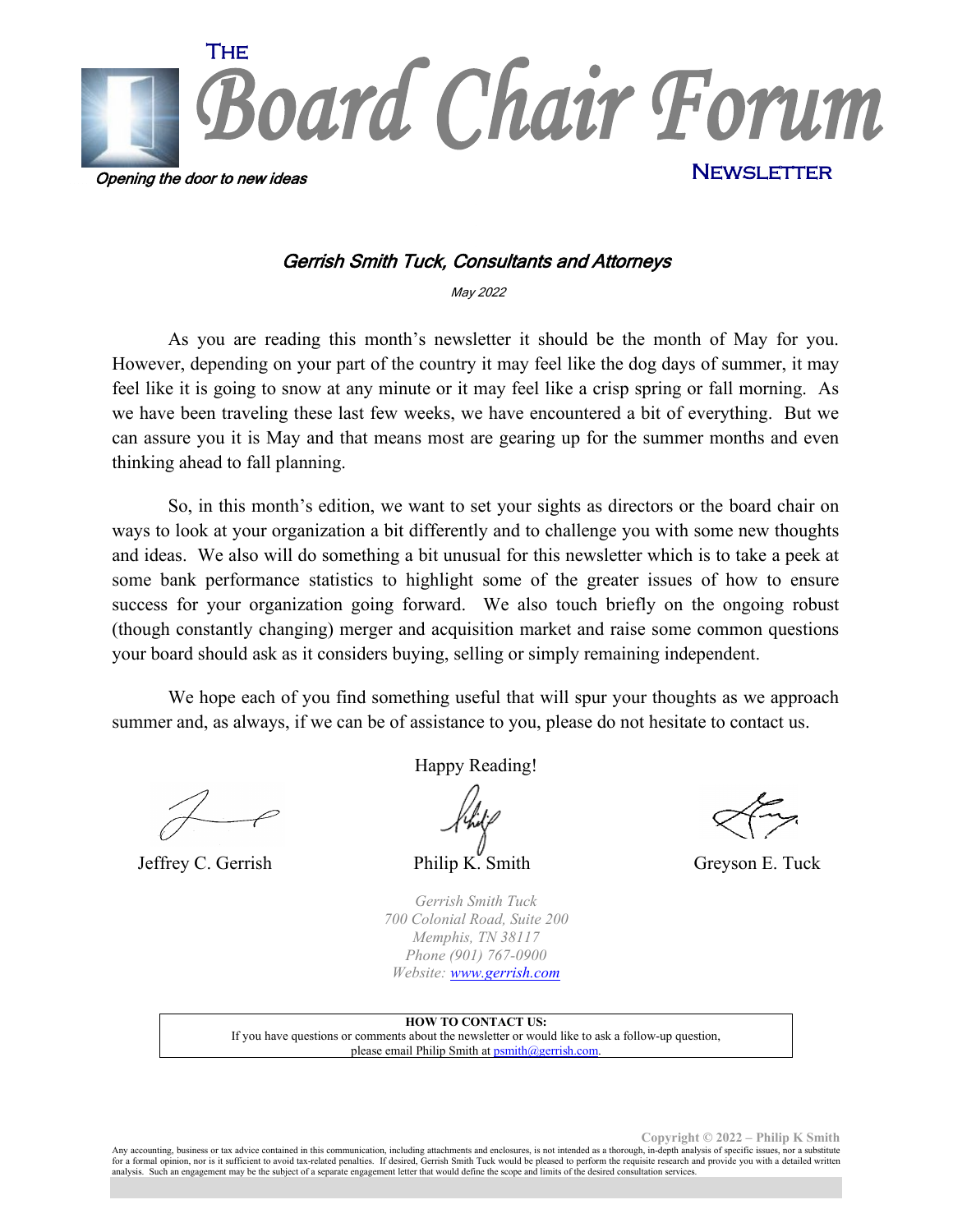

Opening the door to new ideas

**NEWSLETTER** 

Gerrish Smith Tuck, Consultants and Attorneys May <sup>2022</sup>

*Board Chair's Summary*

- ♦ *Should the Board Chair Shake Things up on Purpose?*
- ♦ *Know the Secret of Top Performing Banks*
- *Should We Remain a Private Company or Become a Public Company?*
- ♦ *How Do You Analyze the Current M&A Environment?*

## *Should the Board Chair Shake Things up on Purpose?*

As the board chair, should you "shake things up" on purpose just for the purpose of doing so? If you did, would you be concerned that would make your board members feel uncomfortable? This thought occurs to us from a recent saying we saw which we thought was appropriate as it relates to board members in particular and banks in general going forward. The comment was that as we move into the future, you should "get comfortable with being uncomfortable".

Consider that statement for a moment. We believe that directors should strive to get comfortable in one sense, by understanding their roles to run a safe, sound, stable organization where you know your fiduciary duties and are comfortable exercising them. But, as the statement points out, the dynamics of the changing market where directors and the board chair are constantly being faced with new pressures and challenges, being uncomfortable may be the norm even as we strive for stability. Therefore, consider challenging your board as to whether they feel comfortable being uncomfortable.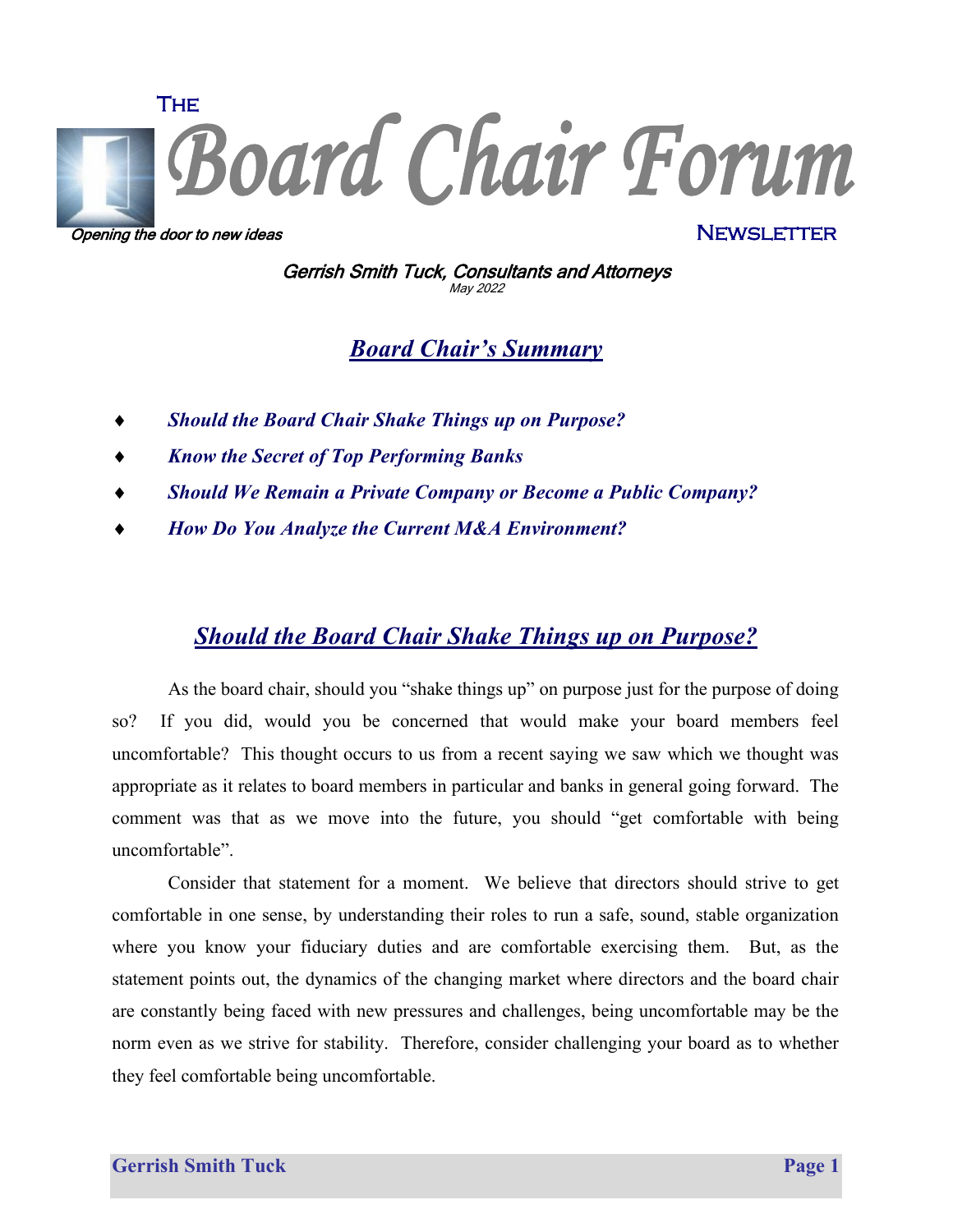As board chair, consider promoting "uncomfortableness" (if that is a term) as a strategy. Are we constantly challenging our board members to actually use the technology that our bank provides and promotes? How many of our directors are using the bank's mobile app? How many of your directors know what a peer-to-peer payment transfer system is, and are they using something like Venmo or perhaps what the bank has on its own platform such as Zelle? Should you require every board member to make a least one money transfer using a peer-to-peer platform before the next meeting? We can already hear a number of your responses of "that will not work for my board - they do not even have smart phones and they would not know how to use them if they did". If something like that is your answer, take a minute to ask yourself what that is telling you. If may not be a call to throw out your current board but it certainly may be a call to add a bit more technology or age diversity to your group.

Are directors comfortable in their positions as directors? Should they perhaps be a bit more uncomfortable knowing that there are some minimal expectations they need to meet before next year's evaluation? Should you shake things up with a new approach toward strategic planning? We love when clients that we have done strategic planning for over a number of years challenge us to make the process new and fresh. Perhaps we schedule some breakout sessions, perhaps we take up entirely different kinds of topics, perhaps we bring in individuals with subject matter expertise to address the board, etc. A strategic planning approach that does not occasionally shake things up may itself become a problem of being too "comfortable".

So, let's consider occasionally shaking things up at least a little, (maybe order salads for everyone for lunch rather than the club sandwich!) and see if it promotes a better board in the long run.

#### *Know the Secrets of Top Performing Banks*

As mentioned in the cover letter, we are going to do something a bit different by giving you some bank stats. These were recently published as the key stats of the two-hundred top performing publicly traded community banks (defined as those with two billion dollars in assets or less). What we want to do is show you some commonalities that we think apply to privately held community banks as well. In fact, you may look at these stats and realize that privately held organizations probably are performing at an even better level than these organizations.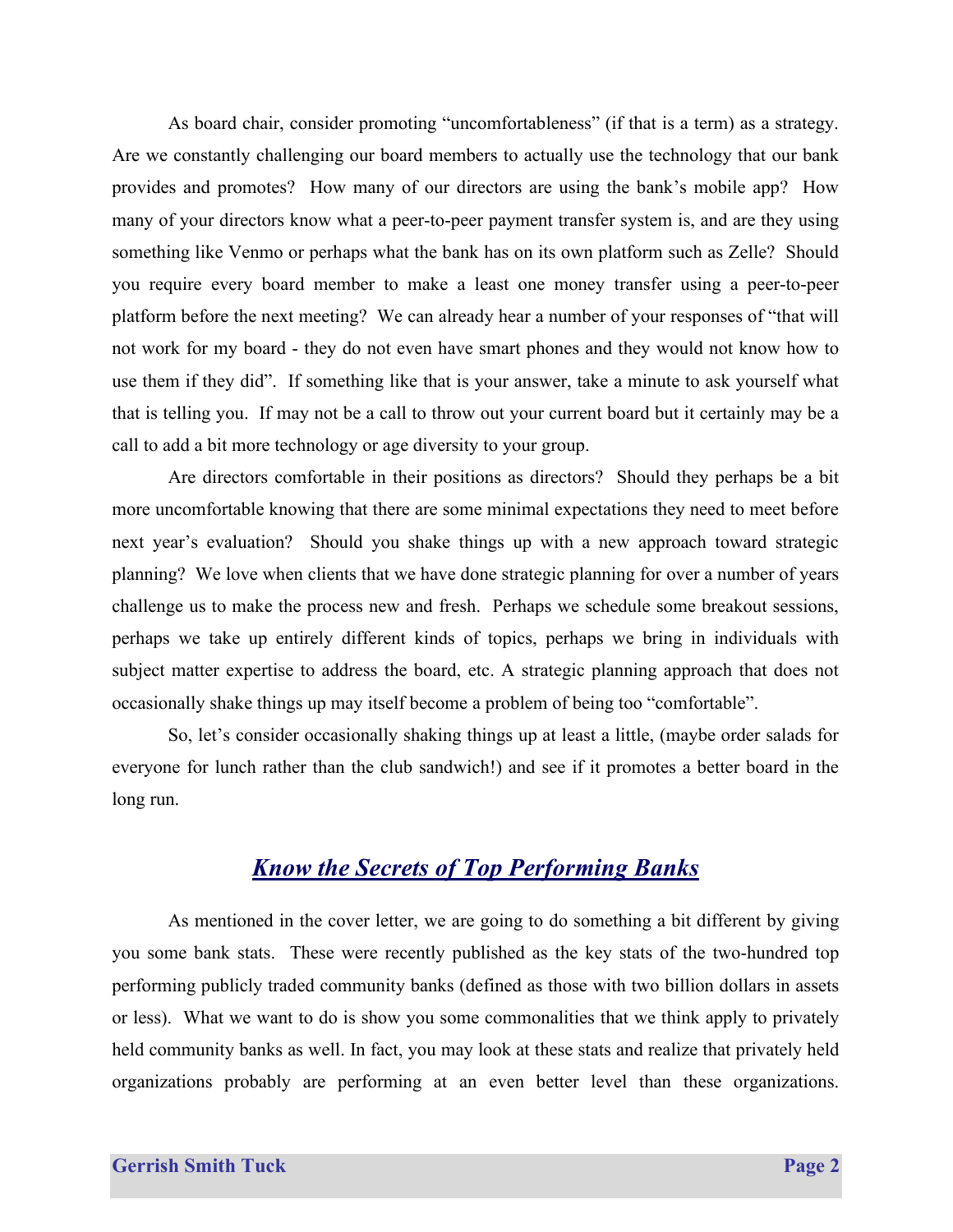Consider these median financial metrics for the two-hundred top performing publicly traded banks with less than two billion in assets:

- Return on Average Assets 1.19%.
- Return on Average Equity 13.40%
- Net interest margin 3.40%.
- Nonperforming assets to total assets 0.33%
- Core deposits to total deposits 86.72%

How does your organization stack up with those? Keep in mind, these were publicly traded organizations so their boards focus on meeting quarterly analyst estimates, have additional reporting burdens and costs, and the like. By being publicly traded they also may be subject to activist shareholders demanding even greater performance. So, without those pressures are you measuring up? In addition, we found it interesting that in discussing these banks the article seemed to hit on a "secret formula" for producing results that is shared by these banks. We think you will find this not so much of a secret at all, but here are the common factors of the best performing banks. Strong interest income (appropriate asset liability management), strong sources of fee income, sound underwriting and vibrant geographic market. So, the road to success is not necessarily paved with unique or risky products and services but apparently adherence to the core banking principles. What a relief!

# *In the Future Should We Remain a Private Company or Become a Public Company?*

The section above talks about the performance of publicly traded banks. So, let's pause for a minute and ask the question of whether being publicly traded is better for a traditional community bank as opposed to remaining private. Our firm has always taken the position that there is nothing wrong with being a publicly traded organization as long as you have a strategic reason to do so and pursue public company status as a strategy that is in the best interest of your stockholders. But, historically we saw far too many organizations somewhat "accidentally" become public merely because their stockholder base had increased beyond the threshold or some broker listed the bank on the pink sheets and so the company then decided to go ahead and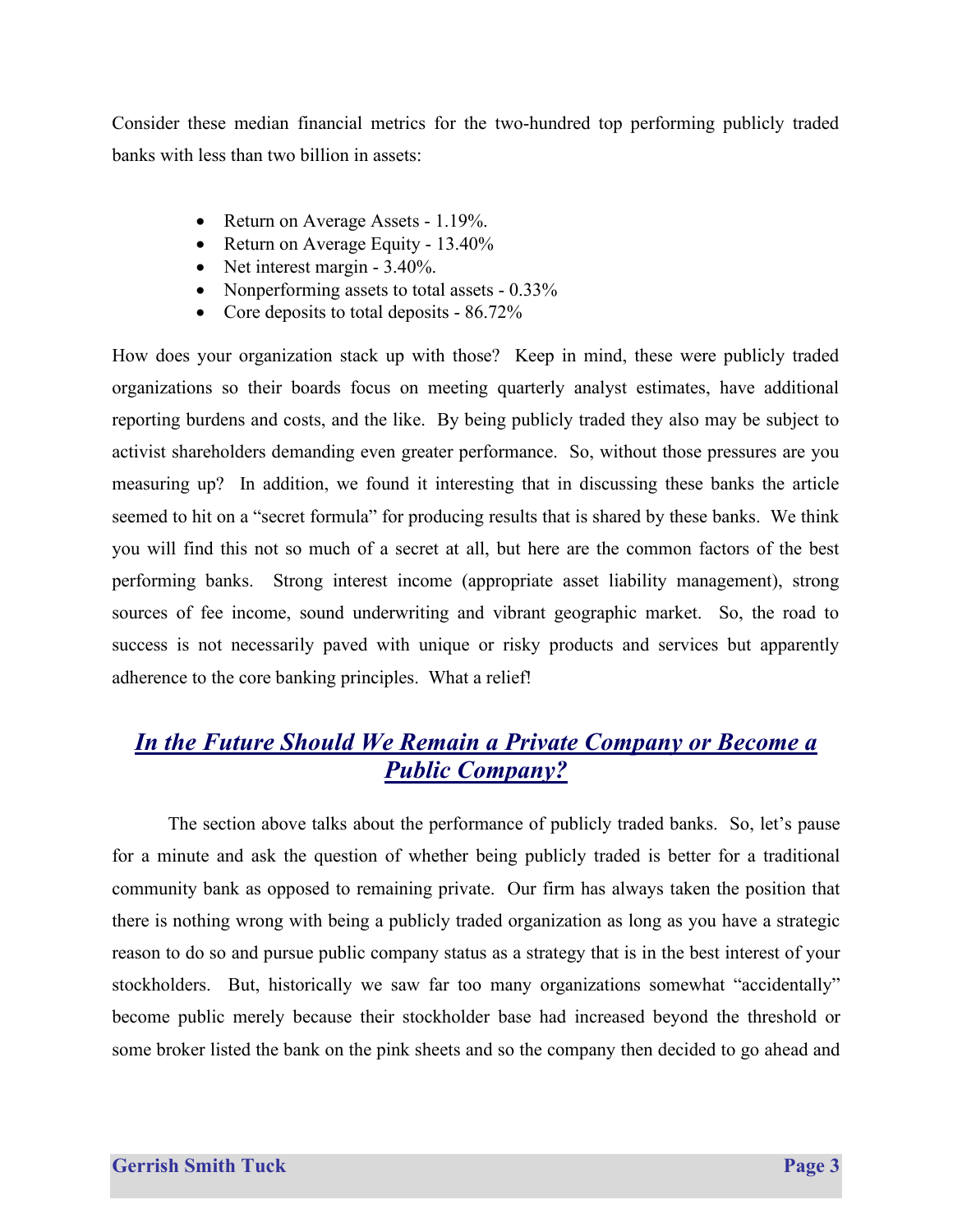register their securities or perhaps even because some investment banker convinced the board that being "public" had more cache or made the bank have a greater value.

Here is our take on all of that. As mentioned above if you have a strategy for ultimately becoming public then pursue it. But for the overwhelming majority of most community banks there is absolutely no practical benefit or shareholder value benefit to being a public company. Rather, it increases your overall operational costs by being public, you begin to lose control of your stockholder base because you no longer know who all the owners are, and the idea that the public market creates "liquidity" because of all the trading volume you will now experience, rarely materializes. If you are a private company that utilizes your holding company periodically to buy back shares from stockholders you may find that shareholders have much more liquidity than an organization that is public but is very thinly traded. In fact, we have recently dealt with a number of circumstances where a board was frustrated that the trading price of their stock on whatever exchange that they may find themselves, is much lower than their appraised price or what the board thinks the stock is worth. The truth is that most smaller organizations, with a stockholder base of less than four or five thousand shareholders, typically has no trading volume or limited trading volume even if listed on an exchange. So, you get all the detriment of being on an exchange and losing control of your stockholder base without any of the upside benefit of true market liquidity.

If you find yourself caught in that situation, we would highly recommend you consider a "going private" transaction. We will not go into the details of that here but we have had the opportunity to assist a number of organizations with that and if you would like more information, please do not hesitate to contact us.

### *How Do You Analyze the Current M&A Environment?*

As you might suspect, we are continuing to represent a number of buyers and sellers in all parts of the country as the current M&A cycle continues. In addition, we are increasingly speaking with boards of directors who are trying to address the core questions of should we buy another organization, should we consider a sale, or should we consider strategies that promote independence? In these circumstances, we have had the opportunity to work with banks to try to develop a set of core questions that are extremely fundamental. However, when given the time to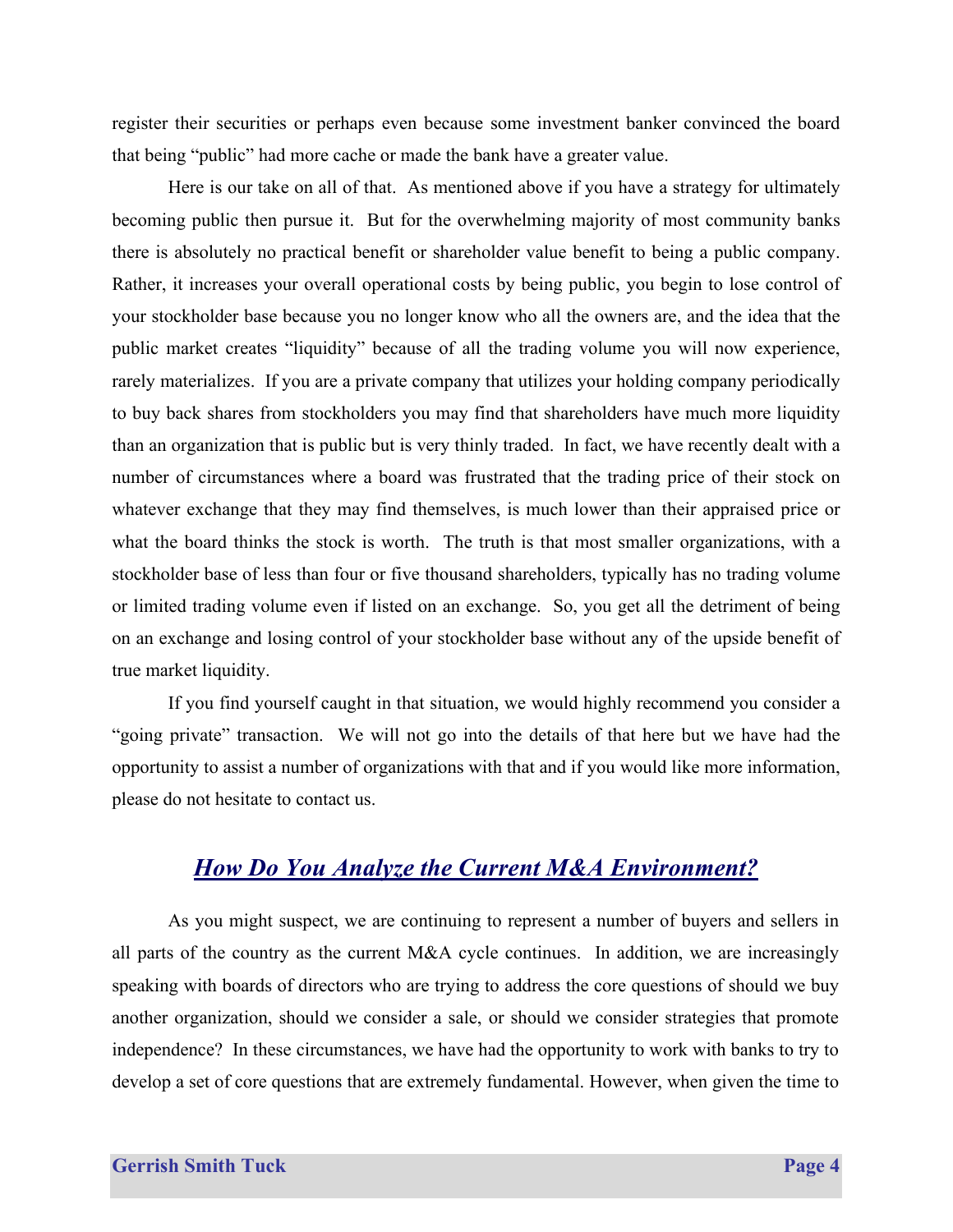explore the implications of each question in detail and arrive at an answer to each, the process helps the organization better define what its long term strategy ought to be. Accordingly, we thought it might be helpful for us to outline a few of these questions here (but of course we think you will find the questions much more beneficial if we discuss them with your board in person at a strategic planning session!). Consider these items:

- 1. Which primary decision (buying, selling or neither) best enhances shareholder value both currently and over the long-term period?
- 2. Which decision (buying, selling or neither) is in the best interest of our employees, customers and communities currently and over the long term?
- 3. On our current path, will we be able to maintain organizational relevance over the long term?
- 4. Are market conditions favorable for a potential acquisition or a potential sale or adverse to those strategies?
- 5. Are there pressures for growth and expansion into new markets or for greater economies of scale and are those pressures too great of a burden for us to manage the bank properly?
- 6. Do we need a greater investment in technology and, if so, is the amount of the investment that would be necessary to maintain relevance and viability more than we can afford or more than we are willing to invest currently?
- 7. Are there available targets or available buyers in the current market that would allow us to promote value to our shareholders by buying or selling?
- 8. If we are considering an acquisition or a sale, are there organizational structures or particular targeted parties that we would consider that we think both our board and our shareholders would approve?

There are probably thousands of other questions but we at least wanted to share some of these core ones with you. We hope they help clarify your approach on your future strategies.

# *Meeting Adjourned*

Do not let the coming summer months and warm temperatures lull you into complacency. Let's get comfortable with being uncomfortable and continue to not make that a